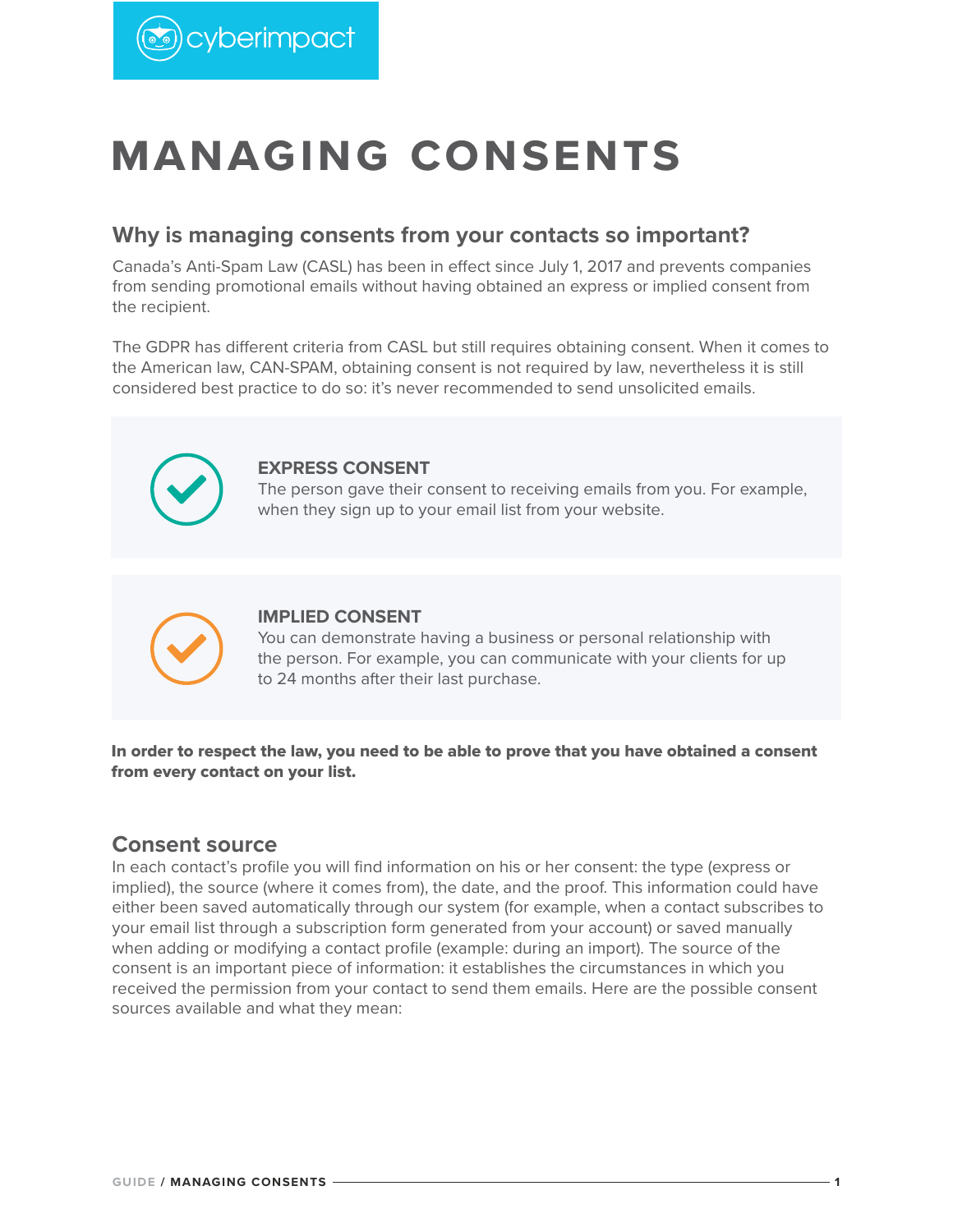

**OPT-IN** (through a subscription form) The contact has confirmed their subscription through a form generated by our application.

#### **CONSENT BLOCK OR TEMPLATE**

The contact has confirmed their subscription by clicking on a confirmation link in a consent block or template.



#### **EXPRESS CONSENT**

(selected when adding or modifying a contact profile) You can confirm that the contacts in this particular list have given you consent to send them emails and you can provide proof (ex: you have a paper form).

| the contract of the contract of the contract of the contract of the contract of |  |
|---------------------------------------------------------------------------------|--|
| ________                                                                        |  |
|                                                                                 |  |

#### **PURCHASED EMAIL ADDRESSES**

You have acquired a list of email addresses from a seller that possesses proof that each person on the list has given an express consent to receiving promotional emails from the seller himself and their partners.

| ●   |  |
|-----|--|
| í.  |  |
| ⊠ । |  |
|     |  |

#### **CONTEST PARTICIPANTS**

A list of participants who have entered a contest and checked a box confirming that they agree to receive your promotional emails and have signed it.

The express consent doesn't expire. When you have an express consent, you can communicate with your contacts freely unless they unsubscribe. That's why this is the best type of consent to have.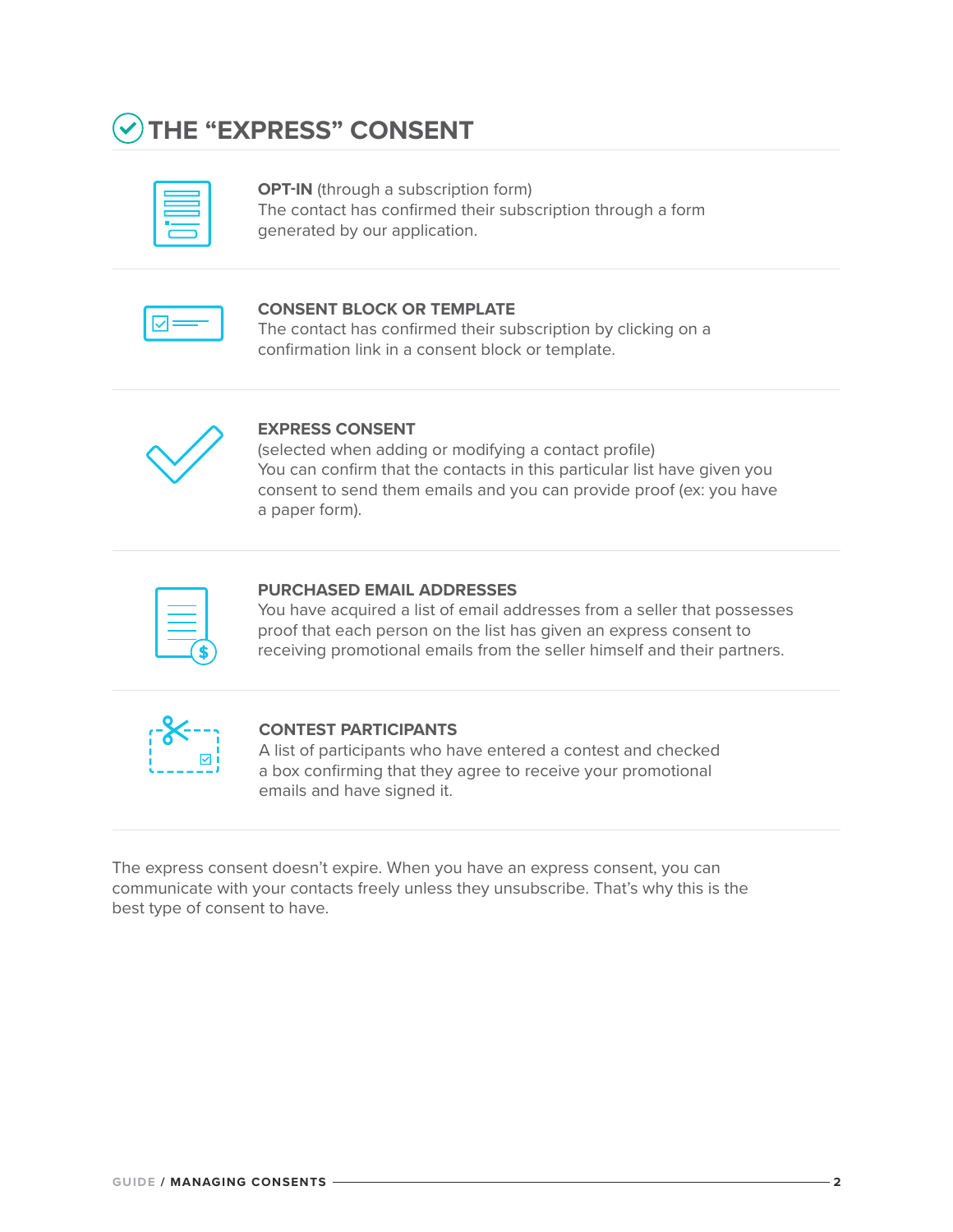# **THE "IMPLIED" CONSENT**

| $\mathcal{L}^{\text{max}}_{\text{max}}$ and $\mathcal{L}^{\text{max}}_{\text{max}}$ and $\mathcal{L}^{\text{max}}_{\text{max}}$ |
|---------------------------------------------------------------------------------------------------------------------------------|
|                                                                                                                                 |
|                                                                                                                                 |
|                                                                                                                                 |

**Certain types of implied consents have an expiration date!** This means that in order to continue to communicate with these contacts, you must ask them to confirm that they want to receive emails from you before their consent expires.



**Pro tip:** Our system offers tools to manage consents that are about to expire. To use this functionality, you need to indicate the date of consent for each contact.



#### **ACTIVE CLIENTS**

All the contacts in this list are active clients that currently receive regular receipts from you.

**Expiration: 2 years (from the end date of the contract or from the date of their last purchase)**



#### **INACTIVE CLIENTS**

All the contacts in this list are inactive clients, they do not receive regular receipts from you.

**Expiration: 2 years (from the end date of the contract or from the date of their last purchase)**



#### **INFORMATION REQUESTS**

All the contacts in this list have made a request to receive a quote or information, but they are not currently your customers.

**Expiration: 6 months (from the date the request was made)**

#### **BUSINESS CARDS**

You hold all the business cards of the people on this list and the commercial emails you will be sending them are related to the sector of activity of their company or their role within the company.

**Expiration: none**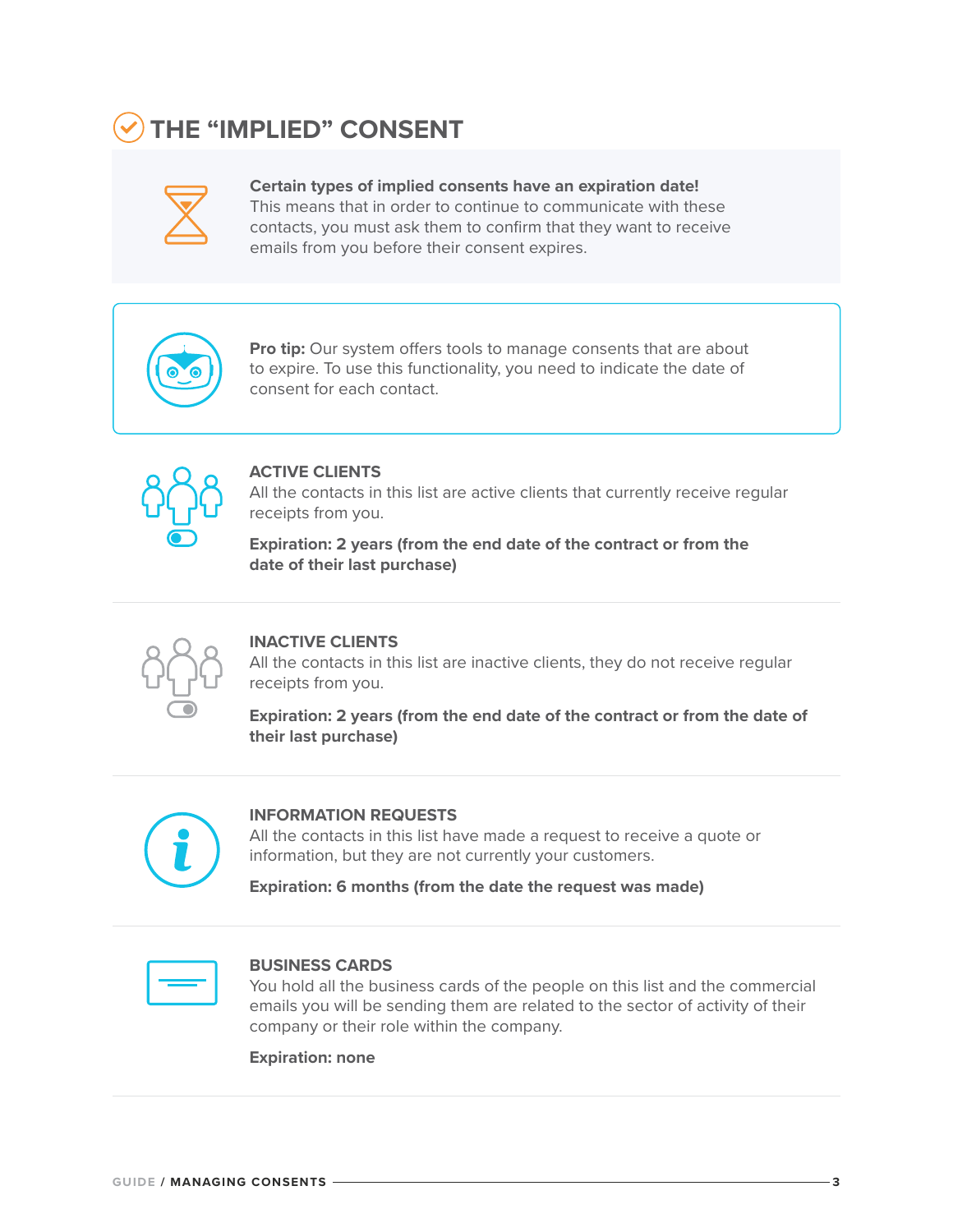

#### **MEMBERS OF AN ASSOCIATION**

Every contact in this list is a member of your association.

**Expiration: 2 years (after the date their membership expired)**



#### **EMPLOYEES**

All the contacts in this list are currently working for your business.

**Expiration: none (if the employee leaves you must manually remove them from the list on their last day of work)**



#### **PARTNERS**

All of the contacts on this list are people with whom you currently have a partnership and the emails you will send them relate to your common interests or contain information relevant to your partnership.

**Expiration: none (when the partnership ends you must manually remove them from this list)**

#### **PUBLICLY LISTED EMAIL ADDRESSES**

A list of publicly posted email addresses that you found online with no mention that unsolicited commercial messages are prohibited. The emails that you will you send to these addresses are related to their business activities or the person's role within the company.

**Expiration: none (note the date and where you found the email. For example, save the screenshot and URL of the web page.)**

#### **MIXED LIST**

The contacts in this list come from different sources, but you have proof that they want to receive emails from you.

**Expiration: 6 months**



#### **UNSPECIFIED OR UNKNOWN:**

These contacts have been added or updated manually in the application without specifying the source of consent. We recommend that you update the source of your contact's consent as soon as possible.

**Expiration: none, since the expiry date is not available.**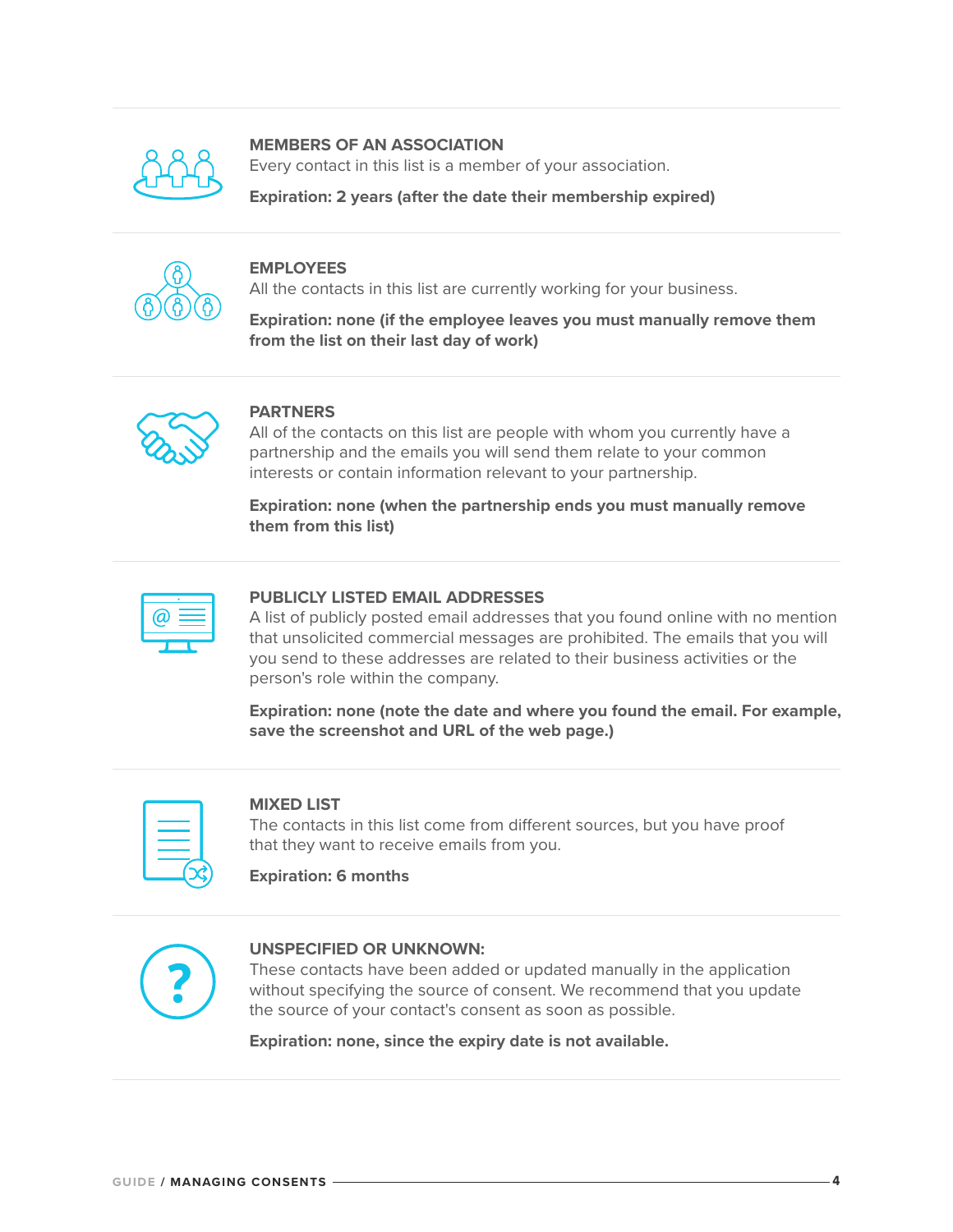## **BEST PRACTICES**

#### **SEGMENT YOUR LISTS BEFORE IMPORTING THEM**

During the import, you can specify the source of consent for each list, depending on the origin of each contact or the relationship you have with them. Once this information is saved, it will be easier for you to manage the consents of your contacts with the tools available in the application.

- If you do not have all the information, know that you can change the consent of each contact individually or re-import a list to update the data.
- If the existing consent data in the system is more accurate than the one you are importing (for example, the contact has confirmed their consent in the meantime), please rest assured that the most valuable information will be kept.

#### **TRANSFORM IMPLIED CONSENTS INTO EXPRESS CONSENTS**

**It's always best to obtain an express consent from your contacts, supported by a date and proof of consent.** For example: by subscribing through one of our subscription forms, the contacts added to your list will have expressly consented to receiving your emails, and proof of this will be kept in your account.

#### **USE OUR TOOLS!**

The tools available will never automatically remove contacts from your lists, even if their consent has expired. They are to be used at your own discretion to help you manage the consents in your account.

#### **Subscription forms**

Get an express consent from your new subscribers with all the necessary proof stored on our system.

#### **Consent blocks**

These blocks can be added to your templates, and the nice thing is that only your contacts with implied consents will see them. They contain links that allow them to confirm their consent to expressly subscribe to your email list.